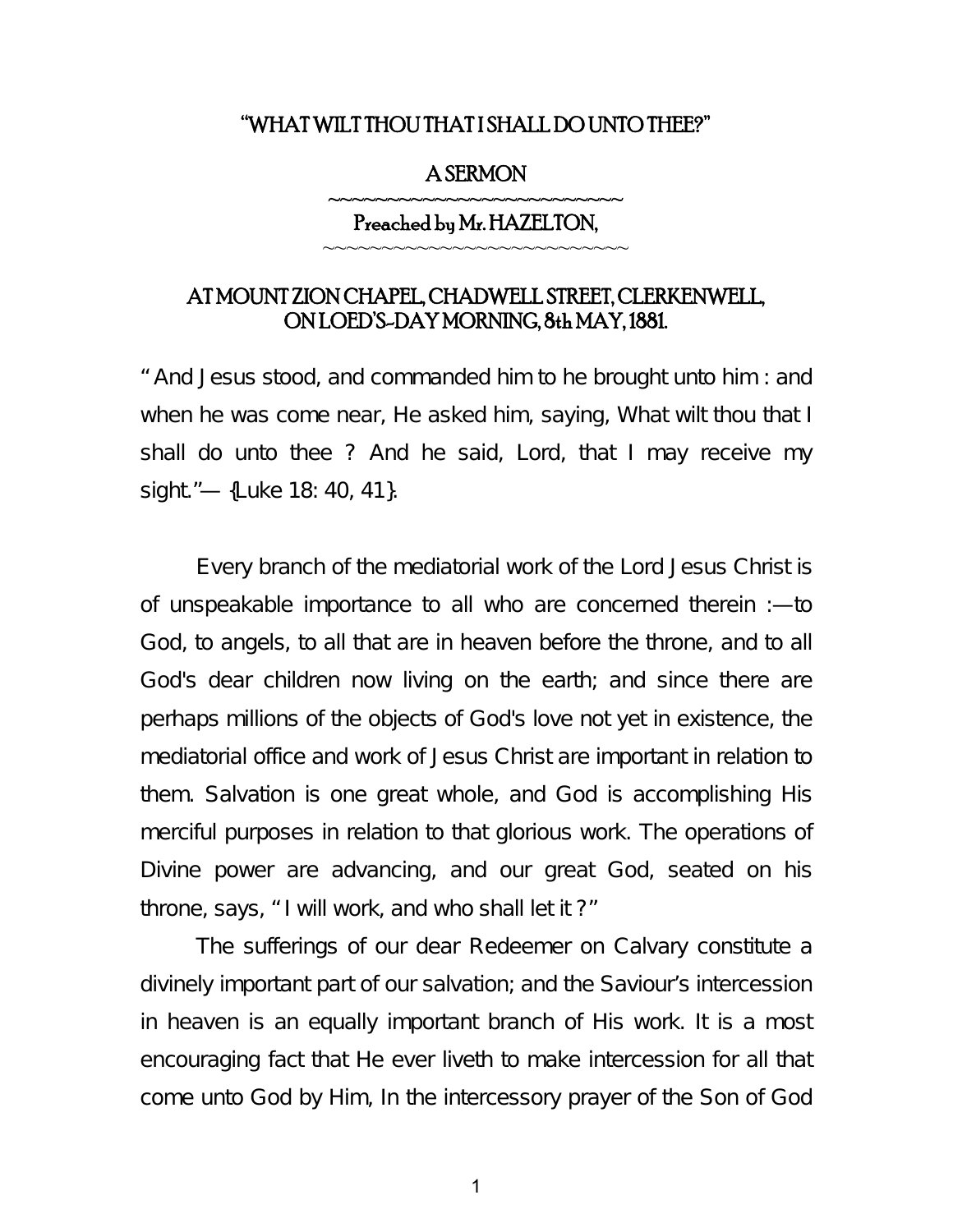addressed to His Father just before He left the world, He said, "Thou hast given Him power over all flesh, that He should give eternal life to as many as Thou hast given Him." It appears, therefore, that Jesus Christ has been communicating eternal life ever since these words were uttered, and that fact was expressed by Him. There are not many of us who fully appreciate the marvelous truth, that the stream of eternal life is perpetually flowing from the' throne and heart of God. With our mortal eyes we see things that are visible, and with our mortal ears we hear the sounds that are round about us; but how seldom do we contemplate the sacred spiritual mystery referred to! Our dear Lord loves to communicate those blessings He has obtained for His people, and the right to distribute which He has acquired ! In the days of His flesh His salvation was occasionally very manifest; but now as it reaches the hearts of sinners, it is, for the most part, a blessing invisibly communicated.

When the poor man, to whom my text refers, was made experimentally the subject of faith, I do not know; it is, however, certain that he was a believer; for the Master said, "Thy faith hath saved thee;" and therefore he was a spiritually living person. He was, however, tried with poverty, and afflicted with blindness; for he was a blind beggar, sitting by the way-side, asking alms. Hearing a crowd of persons approaching, he inquired what it meant, and was told, "Jesus of Nazareth passeth by and he cried, saying, "Jesus, Thou Son of David, have mercy on me; and they which went before rebuked him," Bartimseus, as Mark tells us he was named, is not the first that has been rebuked by his fellow-men for calling upon God in prayer ; we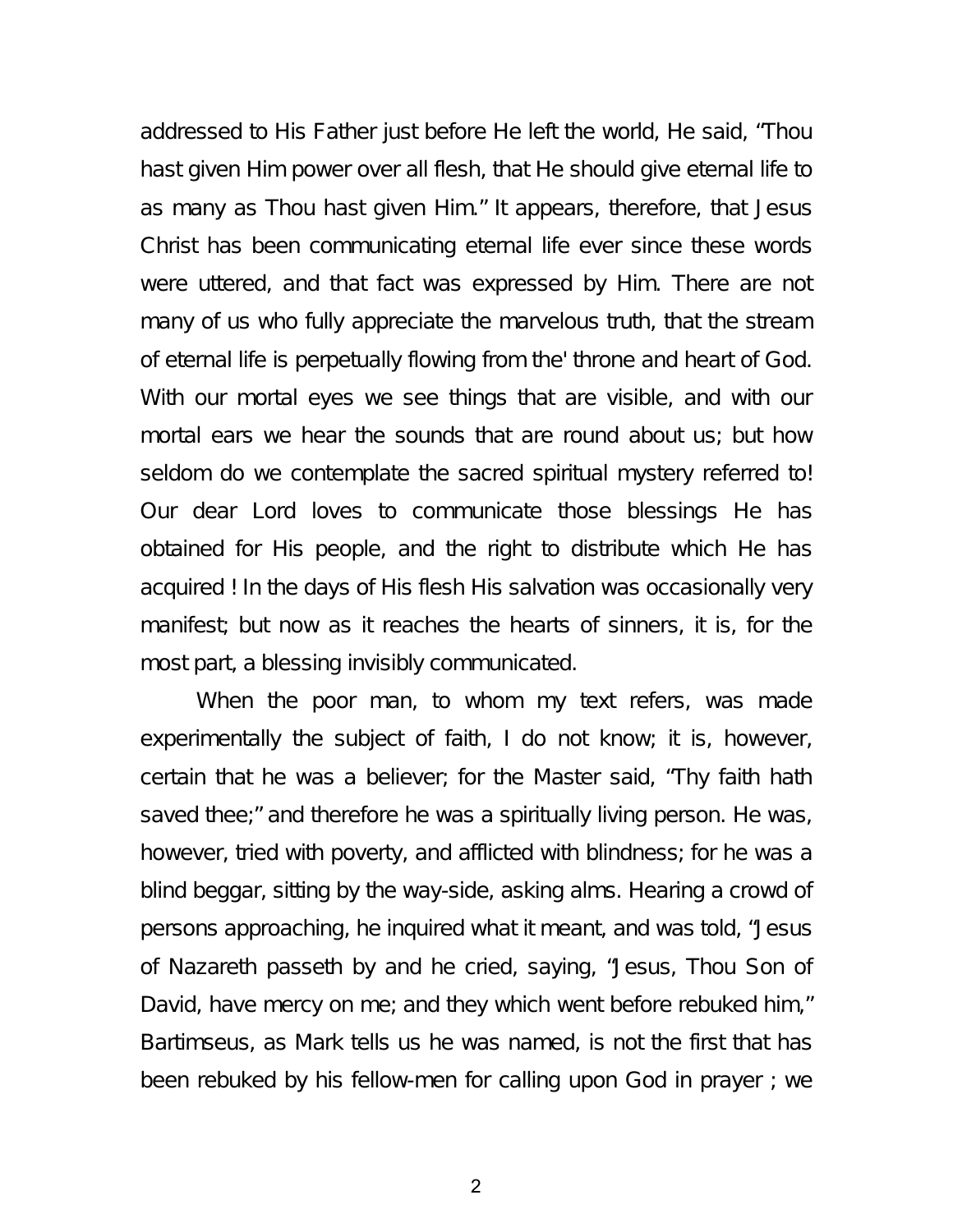are prone to injure one another, and there is something very solemn in wounding the heart of an individual who has been touched and saved by grace. That friend near you may not express himself as you do, his language may be somewhat strange ; but deal kindly with him, it may be that there is a little grace in his heart; and although he is awkward in his expressions, do not cut him off, nor rebuke him because of that fact. Notwithstanding all rebuffs, the blind man cried so much the more, "Thou Son of David, have mercy on me!" Out of the abundance of the heart the mouth speaketh; and if the water is dammed up, the banks will be overflowed, and the country flooded. He cried so much the more, "Have mercy on me!" His religion was not to be quenched; his wants were not to be supplied by any other person than the Saviour; he had an experience which was at that time peculiar to himself; and he said, as it were, mine is an urgent pressing case. And Jesus heard his cry, and stood, and commanded him to be brought unto Him. He did not request His disciples to do it; neither did he invite the poor blind man to find his way to Him ; but he commanded him to be brought; and when he was come near He asked him saying, " What wilt thou that I shall do unto thee ?" and he said, " Lord, that I may receive my sight."

The words to which I would more especially draw your attention this morning are these: "What wilt thou that I shall do unto thee?" In offering a few observations upon them, let me first call your attention to the character of the Speaker. "What wilt thou that I shall do unto thee?" In the second place, let us look at the character of the person addressed, for though he was poor, and a beggar, we shall have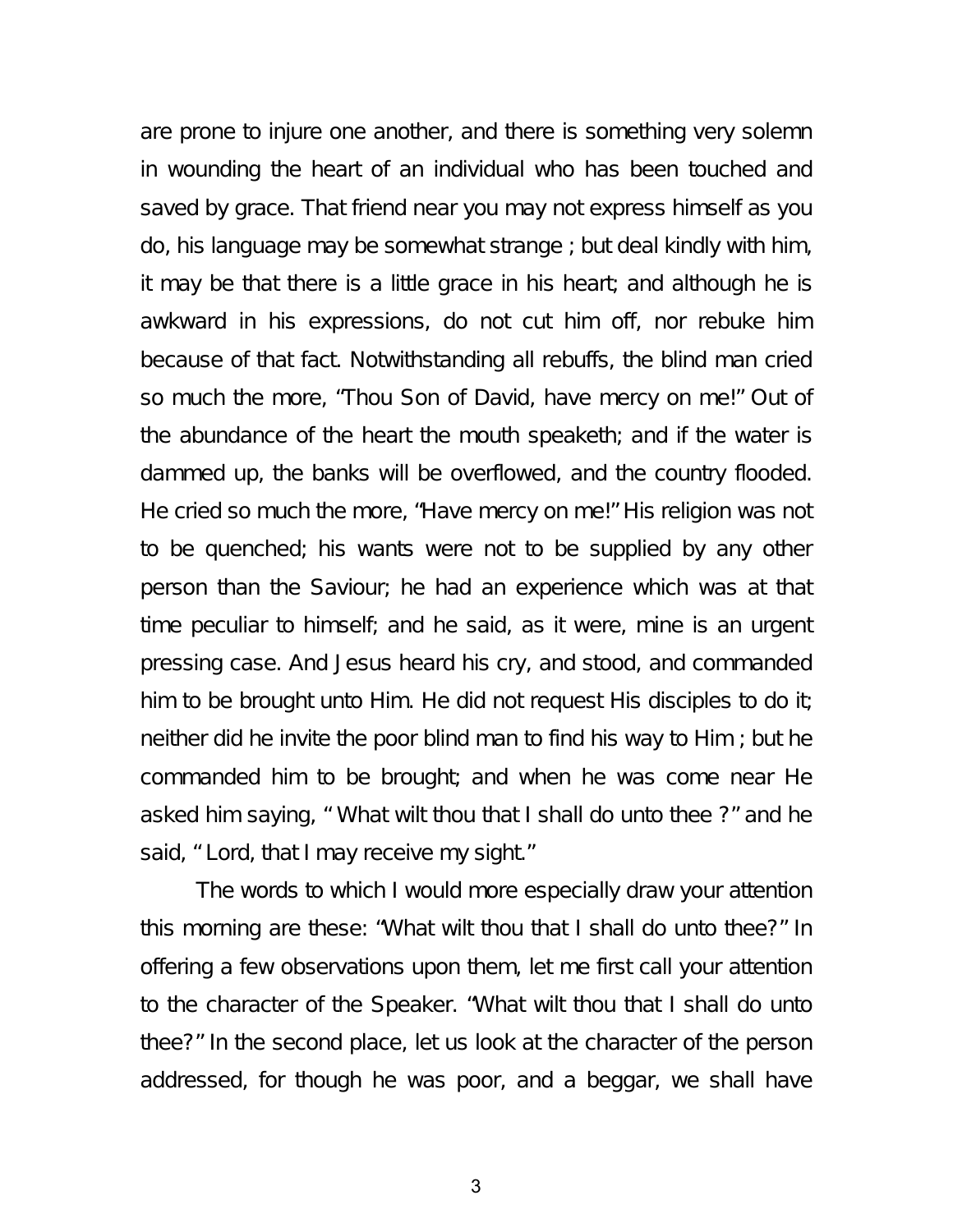something to say of the excellency of his character; and thirdly, let us look at, the importance of the question put to him by the Lord.

I. In the first place, let us make a few observations on the character of the Speaker. Jesus is the Speaker, and He is represented in the context as the " Son of David," and " Jesus of Nazareth the poor man himself called Him, " Lord and therefore it will be important, and I trust somewhat profitable, for us to contemplate the character of the Speaker here. I notice in the first place that the poor man who cried to the Saviour regarded Him as the promised Messiah, as the Son of God, as He concerning whom Moses and the Prophets had written; and when the people said that "Jesus of Nazareth passeth by," he did not address Him by this title, but at once said, "Thou Son of David, have mercy on me!"

Now there is something very significant and important in the fact that Jesus was not called the Son of Abraham, Isaac, or Jacob; He is said to be the seed of Abraham, Isaac, Jacob and David ; but not in so many words the Son of Abraham; and yet He was one of his descendants. How was it that He was addressed as the Son of David? Abraham was never a ruler and a king; Jesus Christ is King, and Lord of all. I want to call attention to the fact that He who addressed the poor man on this interesting occasion, was a complex person, He was the great God-man and Mediator,—the Lord Jesus Christ,—bone of our hone, and flesh of our flesh; and it may be said of the circumstances recorded in the text, "God was manifest in the flesh." Jesus appeared on that occasion as a man, "clothed with a body like our own," dressed in our human nature. He did not assume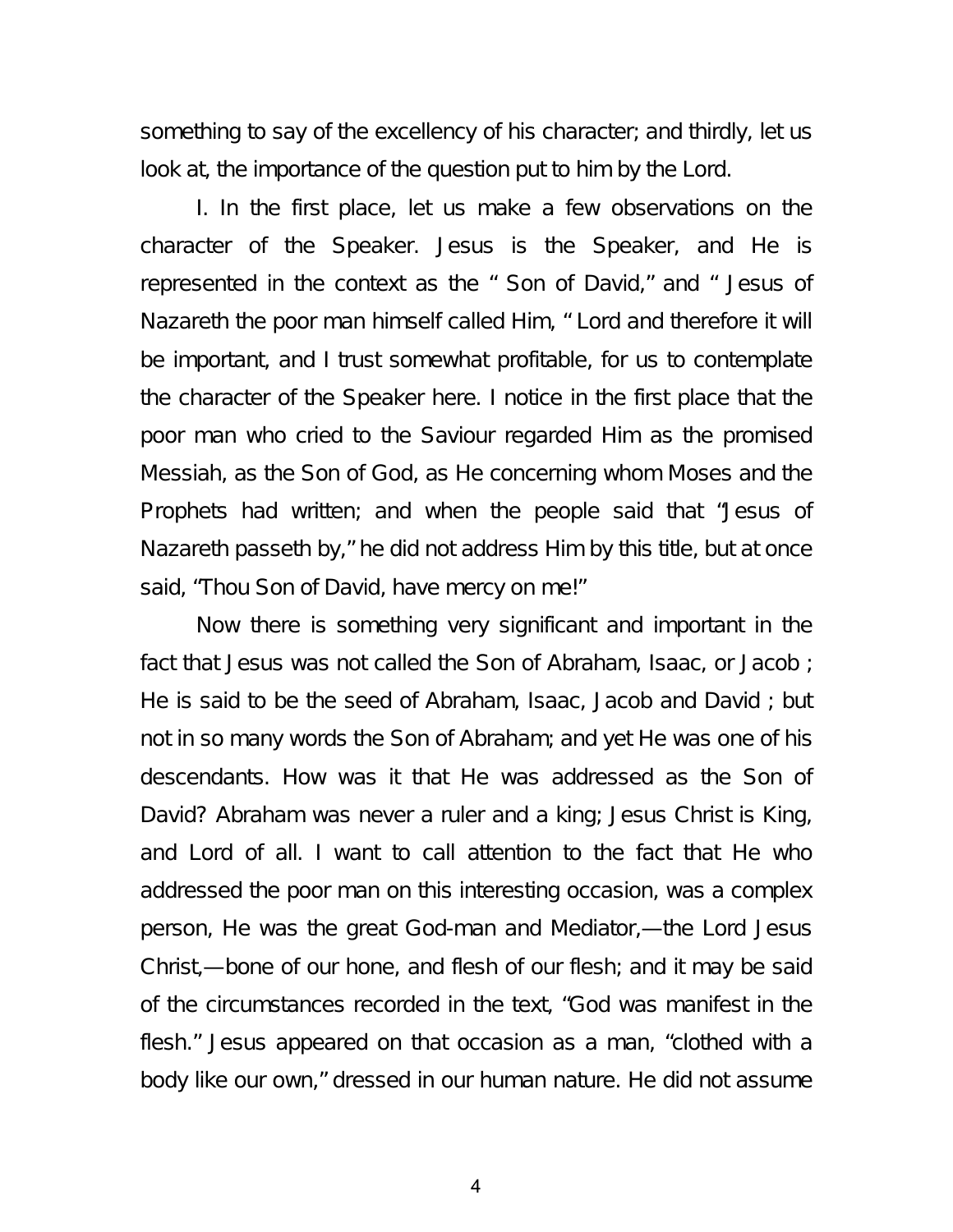any other nature, for no other one was interested in his doing and dying; but "He took upon Him the seed of Abraham." How, this is a great mystery, and it will remain infinitely deep to all eternity, how two dissimilar natures are united in one great and glorious person. He did not assume an angelic nature, nor another nature differing from the human; He might have created another nature for Himself, but had He done so He could not have saved human sinners, and therefore He assumed human nature; the God appeared in the man,—the perfect God appeared in the perfect man; and we have the words of a God here speaking through a man's lips. "What wilt thou that I shall do unto thee?"

Unmediated Deity, God out of Christ, can do nothing for sinners; and the sinner can have no consecutive or comforting ideas in his own mind concerning unmediated Deity. God out of Christ is indeed a consuming fire, and can never say to a guilty wretch, "What wilt thou that I shall do unto thee?" Ho, He took the nature that had sinned, and veiled His majesty and divinity behind it, and came as the great healing God of heaven and earth, and addressed Himself to that poor wretched beggar, and said, " What wilt thou that I shall do unto thee ?" He did not appear to him as a legislator, or as a judge; for it is never the business of a law-giver or judge to consult the will of a criminal. What would be thought of a judge if he said to a prisoner on trial, "What wilt thou that I shall do unto thee?" It is the business of a judge to administer and enforce the law, and to consult, not the criminal's will, but the law and righteousness, and justice concerning the case. No, had Jesus appeared to him as a Law-giver, or in His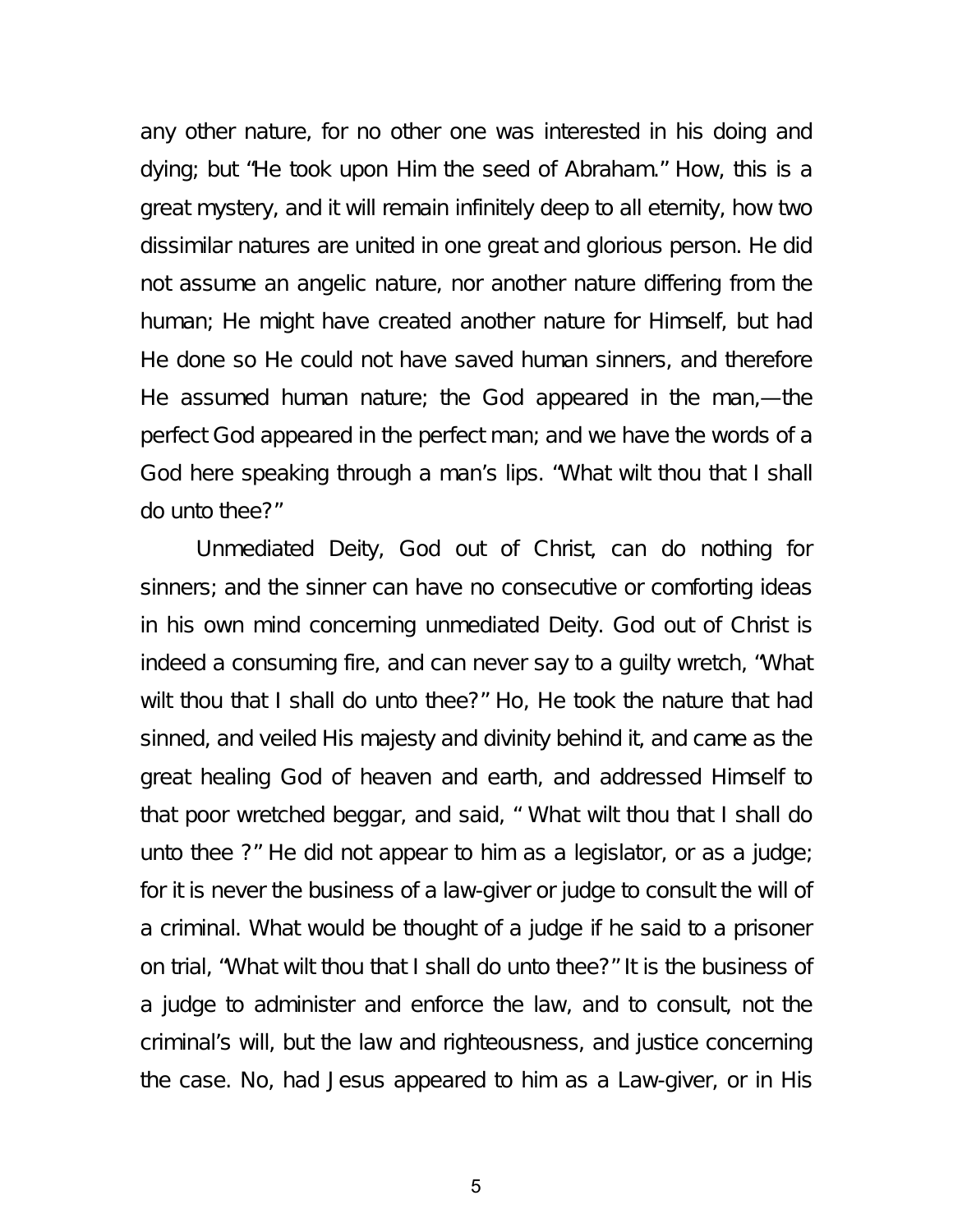judicial character, the will and feelings of the poor man would not have been referred to; he would have been told to go his way, into utter darkness. But having assumed the nature of the man, and having resolved to save him; and having, in fact, already done so, and created spiritual life in his soul, He appeared to him in a human form, full of attractions, excellences and beauties; and cheeked the impetuous feelings of the suppliant's rebuke's. The blessed Jesus is human and divine; all the majesty of God is in Him, all the omnipotence of Jehovah is in the Man Christ Jesus, for He is the everlasting fullness of heaven and earth, and His divine excellencies constitute that consuming fire before which the wicked cannot stand; but all that majesty is softened and modified by His humanity, and all the glories of Deity fall in saving power and influence upon blind beggars, and lost and ruined sinners.

Now let us pass on, as time is going, and notice in the second place that the words of the Saviour implied Sis Divine fullness. Make known your requests; ask; open your mouth wide; ask for as much as you will; "What wilt thou that I shall do unto thee?" " It pleased the Father that in Him should all fullness dwell and if all fullness dwells in our Lord all the fullness of nature must be there ; all the fullness of light is there else He could not have been the Light of the world, nor given sight to the sightless eyes of that poor man. All the fullness that saints require here, and all the fullness they will require hereafter dwells in that Man of sorrows, who was poor, and walked along the dusty roads of Judea, and who, sitting on a well, said to the woman, "If thou knewest the gift of God, and who it is that saith to thee, Give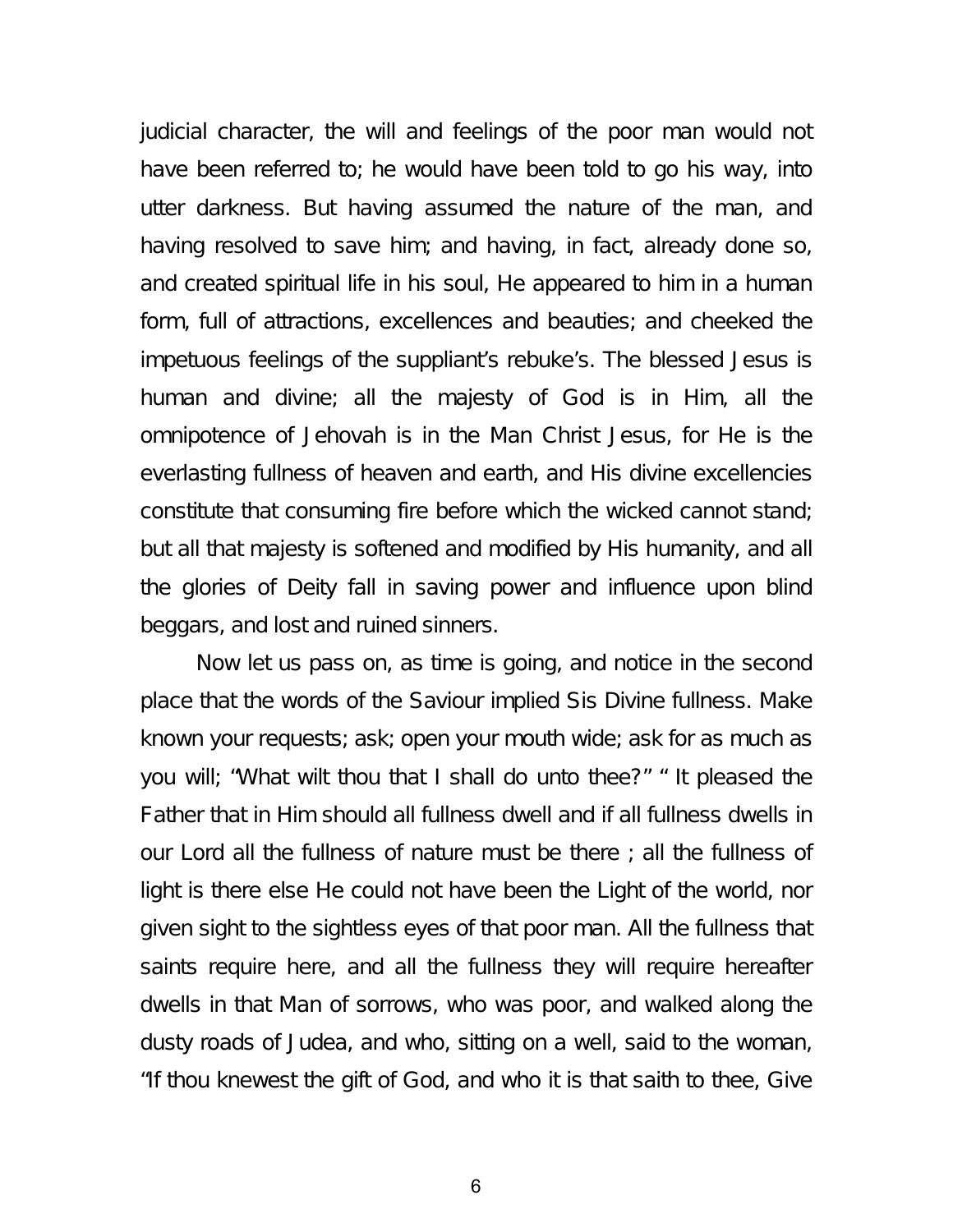me to drink; thou wouldst have asked of Him, and He would have given thee living water." Great is the mystery of godliness; the Author of heaven sat on that well; the author of all heaven hung on that accursed tree. He it was who said to Peter, "Of whom do the kings of the earth take custom or tribute? Of their own children or of strangers? Peter saith unto Him, of strangers. Jesus saith unto him, "Then are the children free. Notwithstanding, lest we should offend them, go thou to the sea and cast an hook and take up the fish that first cometh up; and when thou hast opened his mouth thou shalt find a piece of money, that take and give unto them for Me and thee." As tribute was due, and He had not the money to pay it with, He had to work a miracle for the purpose of appearing honest in the sight of all men. That poor Person, who for our sakes became poor, contained within a poor human body all the fullness of the Godhead, all the fullness of the Christian's life, and all the fullness of heaven. I do wonder why ministers of the gospel and preachers of religion want any other theme to dwell upon, and that they should depart in preaching from the great and glorious person of our Lord. He is the wonder of heaven, the masterpiece of all the works of God. Angels can never explore the mysteries of His glory, for there is indeed everything that is unfathomably deep and indescribably excellent in the dear Son of God. He never experiences a difficulty in saving a soul. He speaks, and it is done; He commands, and it stands fast. He put on our body, and wore it at once, and will wear it for ever. He experienced no difficulty in fulfilling the law, and He experienced no difficulty when He met His heavenly Father. And when the curse was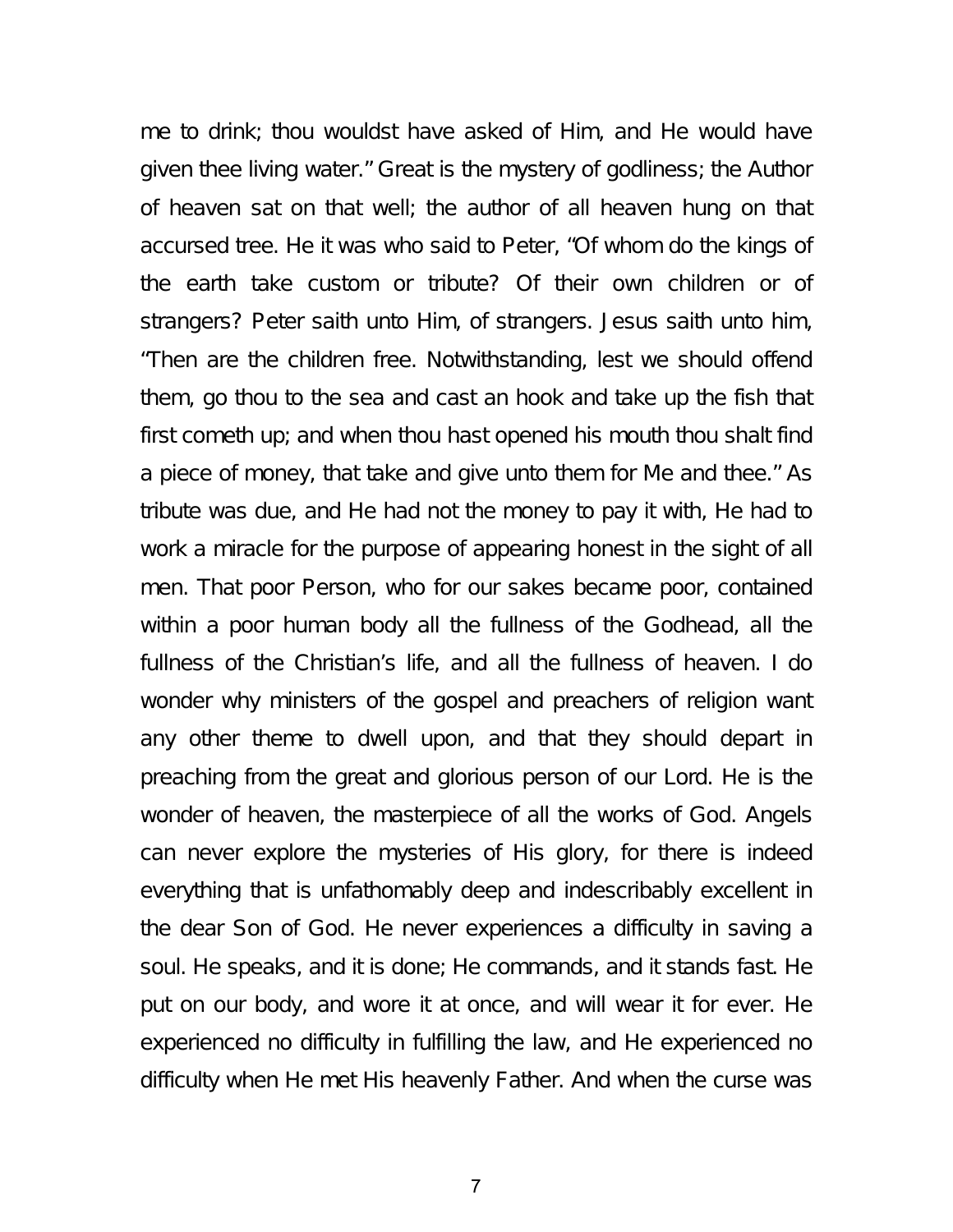inflicted on Him, there were no regrets on the part of Jesus Christ; He never said, The punishment is more than I can bear. Omnipotence was under that burden ; an omnipotent Saviour was underneath that withering, flaming, burning curse; an omnipotent Saviour was underneath the interests of countless millions ; and no difficulty was experienced by Him, for in Him all fullness dwells. And now He comes to sinners and saves them. To me it is most astonishing that men should misrepresent Christ in His saving work as they do in the day in which we live, saying that, He stands by the sinner and entreats him to be saved, and holds out His hands to him from hour to hour; and having sent out thousands of invitations which are not accepted, He turns away disappointed, and that because the sinner will not allow Him to save him. The Saviour spoke like a God, "What wilt thou that I shall do unto thee?" His fullness is Divine; He touches the will and the affections, and detaches them from sin and the world in a moment; He touches the immortal soul, and snatches it from the fire, and rescues it from the tyrant's hand, puts it into His precious blood, and washes it and makes it whiter than snow, saying, "Yea, I have loved thee with an everlasting love; therefore with lovingkindness have I drawn thee."

My dear brother and sister, has He healed you, and opened your eyes, and unstopped your ears? Can you grasp this idea, that your health and life are in the Lord Jesus Christ, from whom you have received your salvation, and that there is health enough in Him for you, and life, and pardon, and peace, and heaven enough iu His dear person to fill your vast desires for ever and ever?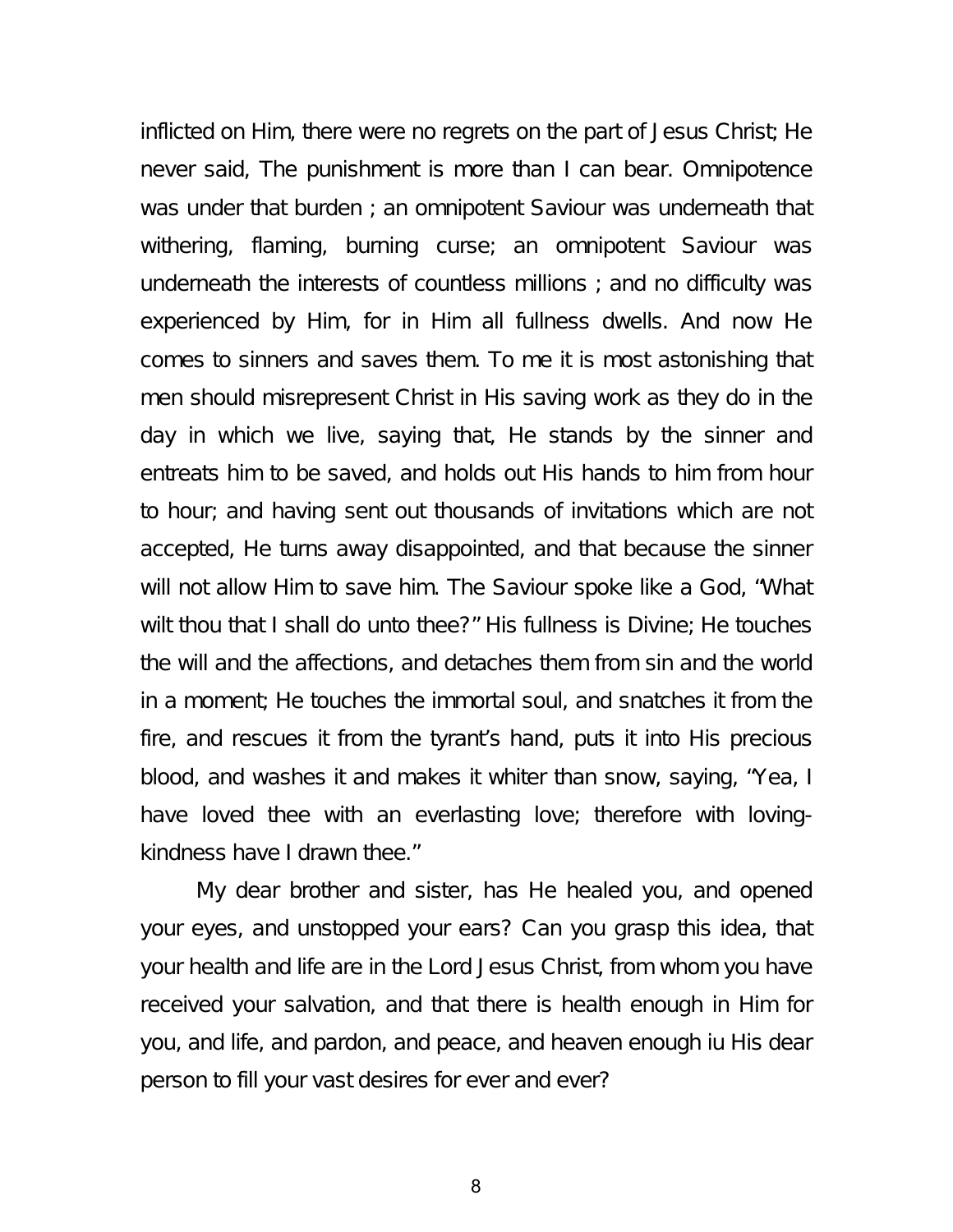My friends, if there are ten thousand worlds in the material universe, Jesus contains more than they all contain; for He is their Creator, He made them all; and so the Saviour is greater than His salvation, as the Creator is greater than creation ; and therefore all fullness dwells in Him ; and this full Saviour, who has never outpromised Himself, and whose purposes have never proved larger than His power, took ail His fullness to blind Bartimseus, and said, ,:What wilt thou that I should do unto thee ?" First, the Messiah, and secondly, His eternal fullness, appear in connection with His character.

Now let us notice another point, viz., His deeds, or His operations. He has only to leave the sinner where he is, He has only to leave us in our sins, under a broken law, and we shall, as sinners, sink into eternal woe. If the Saviour should say, "Let him alone," and pass on, and do nothing, hell, and perdition and eternal darkness are absolutely certain. It is not merely His thoughts about us, and the expression of those thoughts in the glorious gospel of His grace; it is not merely what we have done for ourselves, or what others have done for or against us ; but it is, " What wilt thou that I shall do unto thee ?" My beloved friends, if Jesus has done anything for us, we shall never forget that blessed work? It is well to forget a good deal that our fellow creatures have done for and against us. I should like to forget hundreds of things, but though my memory is treacherous to good things, yet I can remember hard words, or blows, and cruelty from my fellow man; but I cannot always, remember all that the dear Lord has done for me.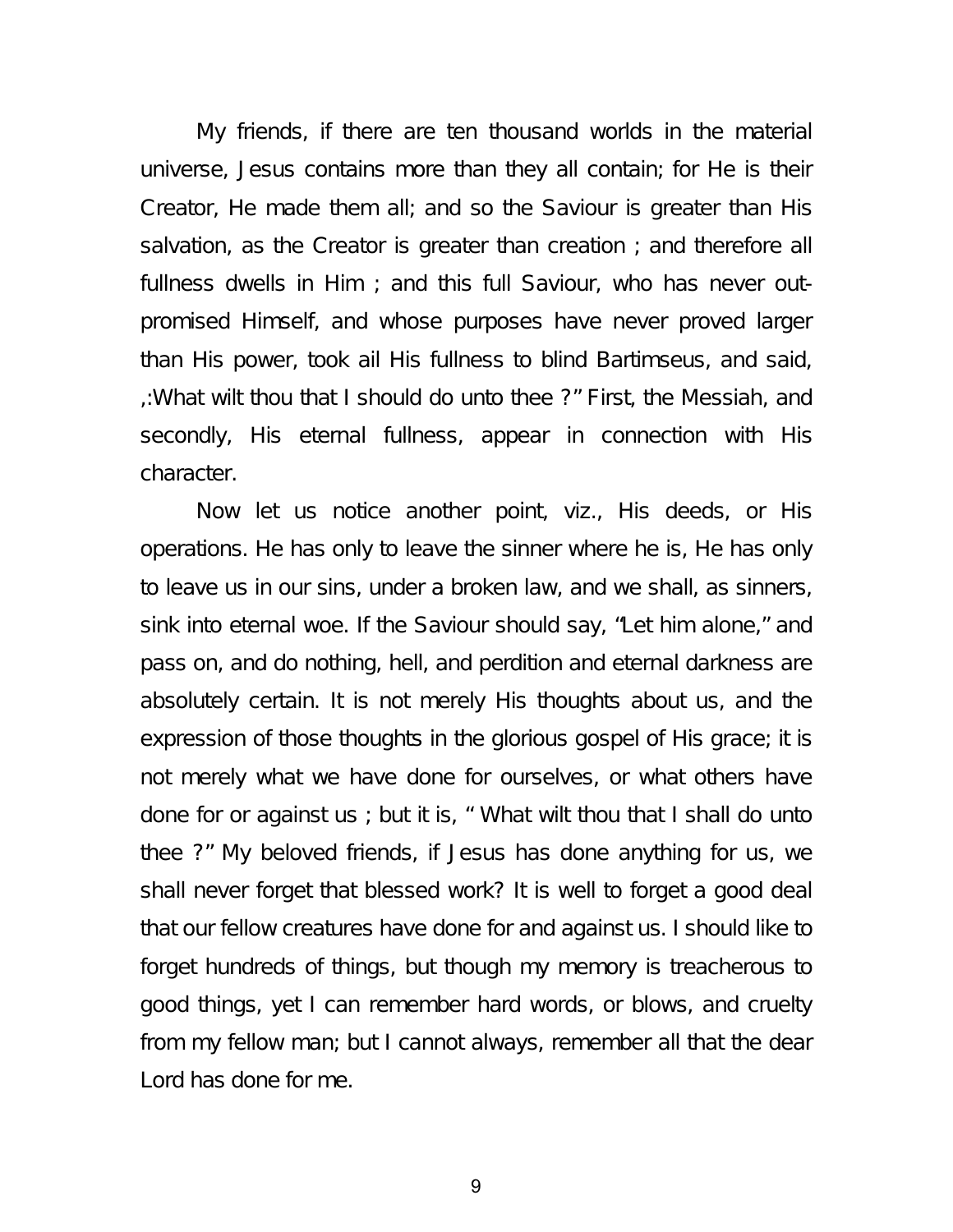There are some points, however, that can never be forgotten by me. When I was but a youth of sixteen years of age, I was dancing in the road that leads to hell, and was making as much haste to eternal darkness as such a boy could make. I well remember a dear old saint and his wife, who lived alone in a little cottage, and who were in the habit of reading the word of God and praying every night; and night after night I went and gathered up a handful of small stones, and threw them at their window to disturb them at their devotions. But subsequently that dear aged saint of seventy-two, and that boy of sixteen years, who had persecuted him, were baptized on the same occasion, and became members of the same church. And I well remember the dear old people pouring out the feelings of their hearts when I told them that it was I who used to trouble them.

Well, I shall never forget what the Saviour has done for me; how I lifted up my hand against Him, and He would not be wroth with me; and how I smote His people, and He loved me notwithstanding all; and by and bye He put the hand of His grace on my heart, and killed my natural enmity, and made me a friend; and now I rejoice that

> "Jesus sought me when <sup>a</sup> stranger, Wandering from the fold of God, He, to save my soul from danger, Interposed His precious blood."

There is another thing in connection with the Saviour that will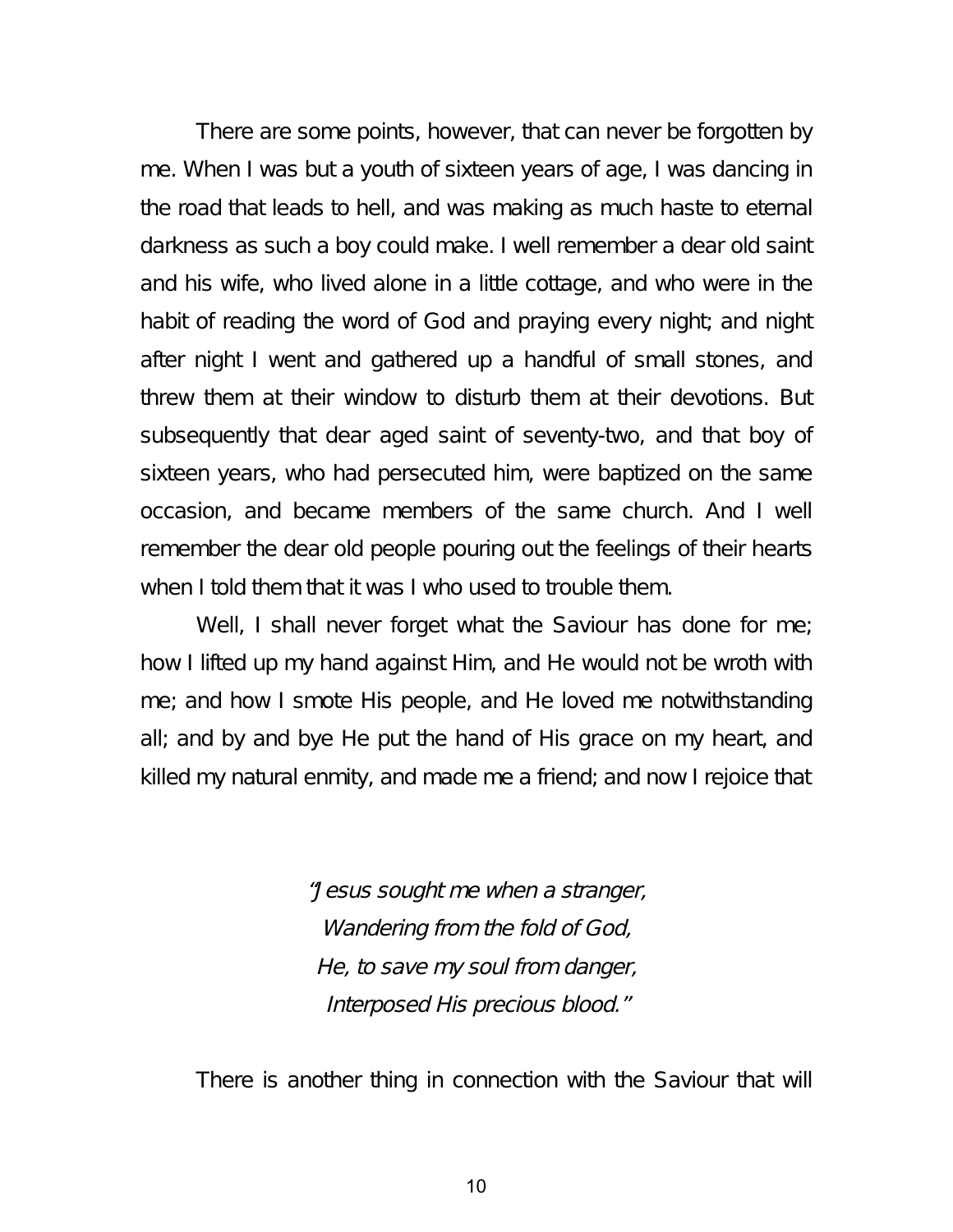never be forgotten by us, and that was the time when He proclaimed liberty to the captives, and took the chains off our souls, and the sting of guilt out of our consciences, and quenched the fire of apprehended wrath. Truly, we have abundant cause for sweet meditation upon this blessed question put by our Lord.

Many times have I been in the pulpit, full of doubts and fears, my knees knocking together, as if I had not the slightest strength in my legs, when suddenly all my doubts and fears have been removed, and as I have proceeded, I have been set at liberty. "True religion's more than notion; something must be known and felt." When this dear Saviour comes, and does something for us in trouble, we remember it all the days of our life, for the manifold works of our dear Redeemer can never be forgotten by us.

Lastly, as to His character, it is perfection. "He which hath begun a good work in you will perform it until the day of Jesus Christ." I will say for your comfort, if the Lord will be pleased to comfort you with the observation, that if He has laid the foundation of your faith, He will finish it; "and He shall bring forth the headstone thereof with shoutings, crying, Grace, grace unto it."

If you. go about the suburbs of our great cities you will see carcasses of numerous houses that have not been finished, perhaps for lack of funds ; but there are none of the Lord's people, standing and waiting for further means and further ability in the dear Redeemer. He is full enough to satisfy all on earth, and to fill all in heaven; and if, therefore, He has given you a little faith, a little love and grace, He will give you glory by and bye. A sermon is delivered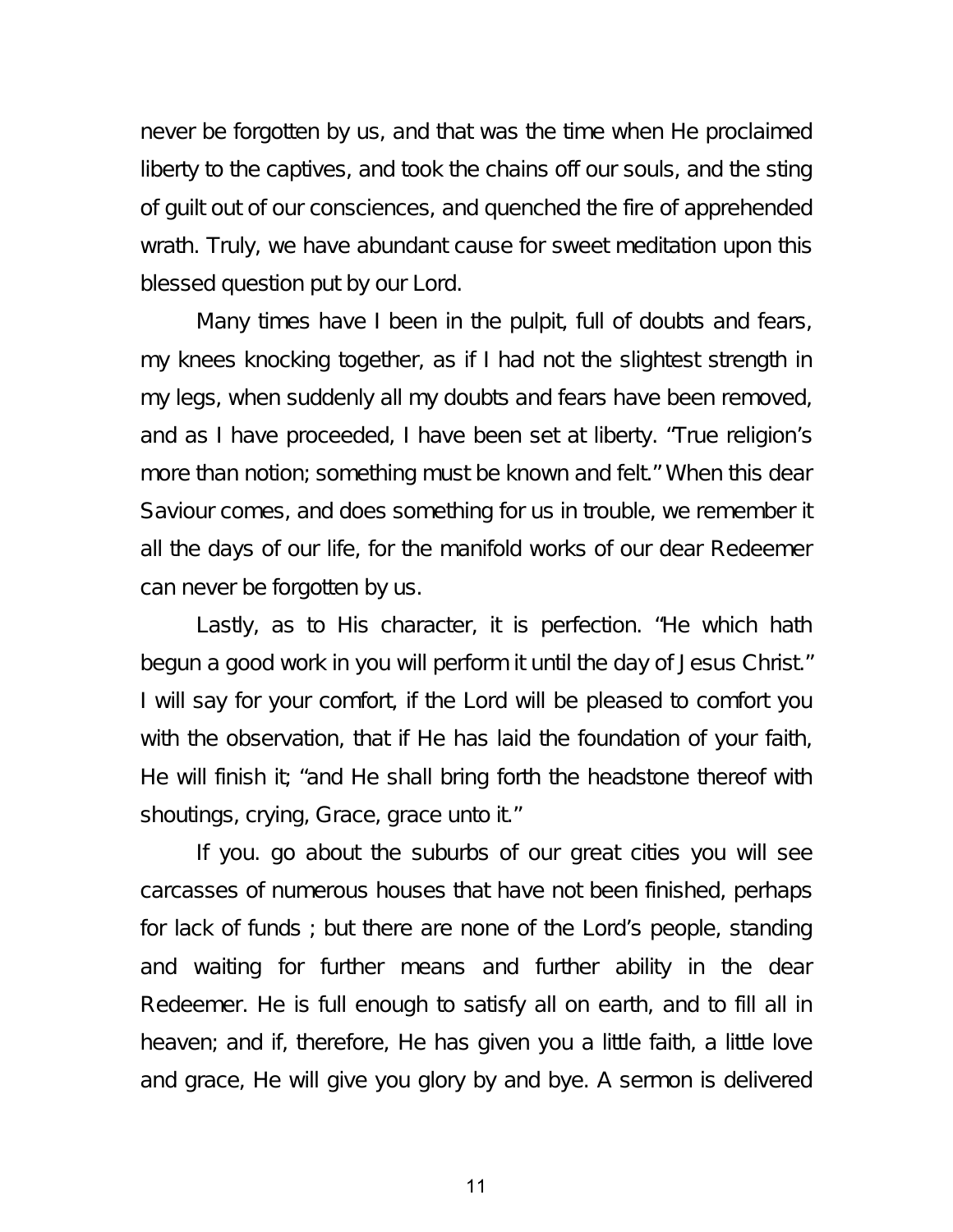by a preacher, and he is ashamed of it, or dissatisfied with it. There is a piece of work performed by another individual; it is like him, and it is not finished, and far from excellent. But here is a beggar, only he is blind, but not spiritually so. He is poor, and asks alms from door to door; but he is a believer, a child of God, one of the Lord's precious jewels, and there is a place for him in the Mediator's crown, and Jesus will bedeck Himself with that jewel, and will wear it among the rest. A great deal must be done before He can enter into bliss, but the Saviour has pledged Himself to finish His work, and glorify that individual. "And they shall be Mine, saith the Lord of Hosts, in that day when I make up My jewels."

A few words only on the character of the person addressed. May I give you a test? There are two classes of persons in this world, and there are two classes of persons in the two worlds that are to come. There is a worse world than than this, and the wicked are there; and there is a better world than this, and saints are there. There are two classes of persons here—saints and sinners. If the Lord Jesus Christ came to you with this question, "What wilt thou that I shall do unto thee what answer would you return Him? Would it be, "depart from us, for we desire not the knowledge of Thy ways?" Oh, no I could not for ten thousand worlds say, Depart from me. But if you were a stranger to eternal things, a sinner dead in trespasses and sins, that is what you would be saying, and that is what you would mean ; and when anything like a Bible thought came into your mind it would disturb you, and you would crush it if you could. Nothing is so unwelcome as thought about the future to a natural man or woman ;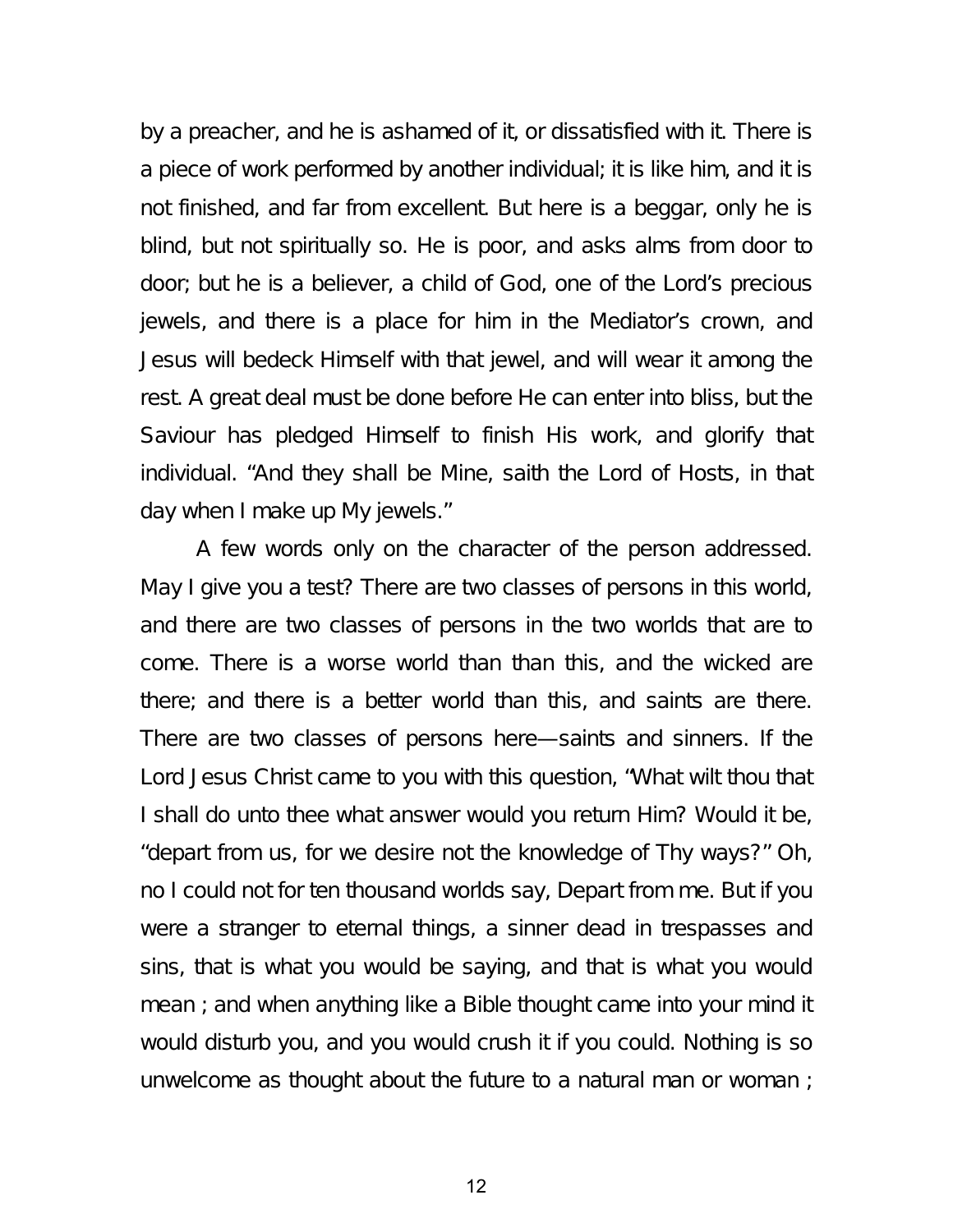but if you are a living soul, such thoughts are welcome; so too is He that produces them, the Lord Jesus Christ, through the Holy Spirit. It is not, Depart from me, but,

# "Come nearer, nearer, nearer still, I'm well when Thou art near."

When blind Bartimseus was brought to Jesus, how his heart thrilled with pleasure as He approached the Saviour, and when he heard those omnipotent words, "Receive thy sight," and opened his eyes; how he leaped with joy, and with what heartiness he became a follower of his living, loving, and saving God!

I would say first, that he was a living character, because he was a believer: "Thy faith hath saved thee.'' The Master knew that by the way-side, nigh unto Jericho, the poor man sat begging, and He was drawn to the spot by blind Bartimseus and his faith ; for faith attracts the Saviour, and faith and its Giver are sure to meet sooner or later. Bartimseus had not previously met Jesus; he had faith, however, in the promised Messiah, and when he heard that He was passing by, he cried, saying, "Jesus, Thou Son of David, have mercy on me." And then we see grace and its Author meeting and embracing each other.

Secondly, he was willing to be saved, and willing to receive and experience the operations of God's grace. I beg attention to a fact here. "What wilt thou that I shall do unto thee?" Is it not most unusual to consult the will of His creatures? No, not so unusual as you suppose, Does He consult our will? It seems so, "What wilt thou?" Well, if He consults the will of His creatures, and follows it, He first rectifies the will; for "Thy people shall be willing in the day of Thy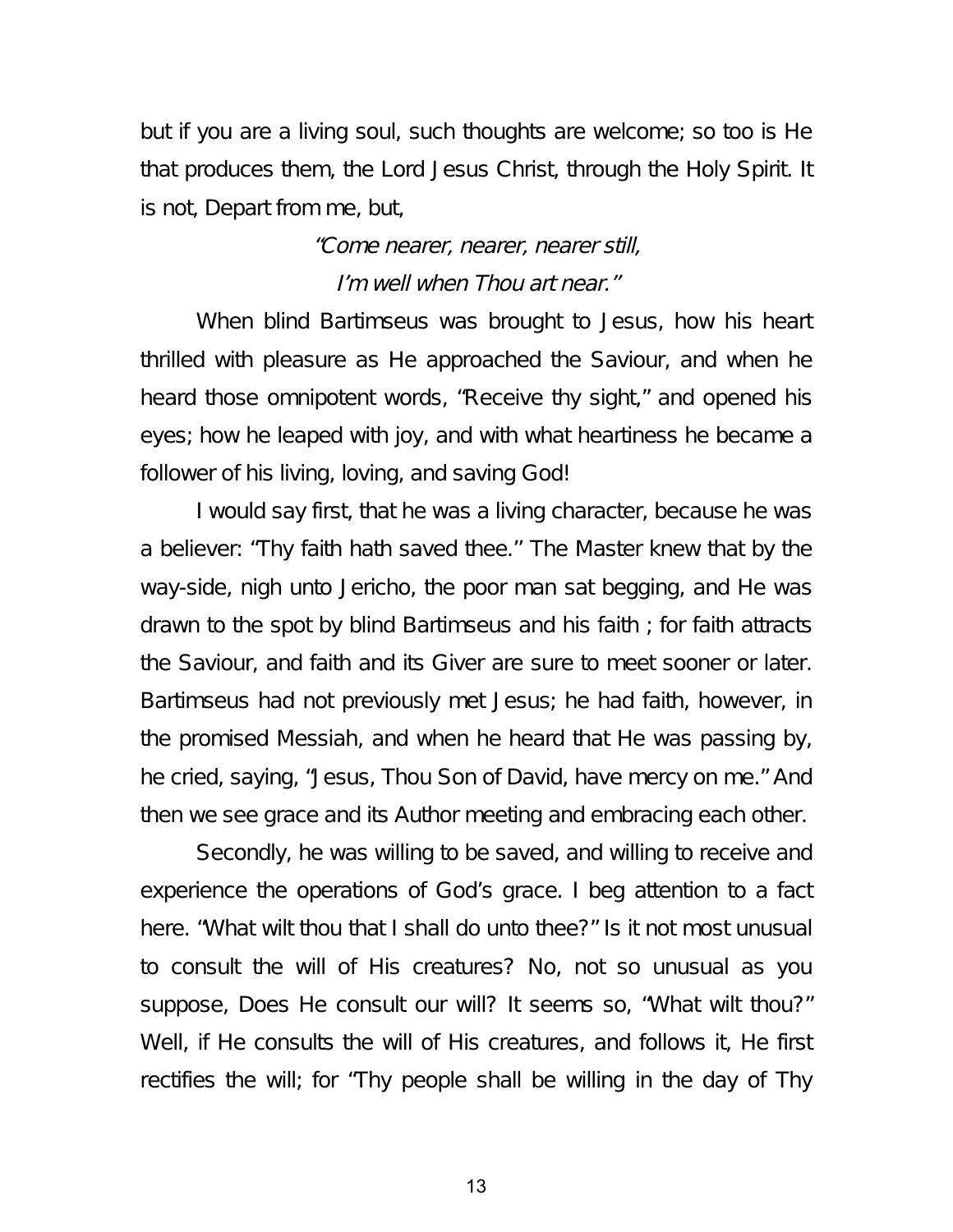power." And having done this great work, He then places Himself before the needy one with, "What wilt thou that I shall do unto thee?" If you desire Him, He will receive you; for your will has been rectified by His Spirit, and your experience will be as described in the text.

> "Those feeble desires, those wishes so weak, 'Tis Jesus inspires, and bids you still seek."

Lastly, he was a saved sinner. "Go thy way, thy faith hath made thee whole," or saved thee.

One word on Ihe importance of the question. "What wilt thou that I shall do unto thee?" Why did the Saviour put it in this form? To discover character for the information of others, and perhaps for the further information of the poor man himself. The Lord had formed his character, and delighted to manifest the operations of His own hand. He put the question for the purpose of making it apparent what the man was in himself. And was not the question asked for the purpose of eliciting prayer? He did not put the question for His own information, He knew what the man wanted and what he was about to receive; but He will have His people, by prayer and petition, ask for the blessing. What wilt thou then, Bartimseus? "Lord, that I may receive my sight." Receive it, said the Lord; and his eyes were opened; and he glorifying God, followed his healing Saviour. Do you not in this see the authority for prayer? The Master says to you and me, "What wilt thou that I shall do unto thee?" Open thy mouth, "Open thy mouth wide, and I will fill it;" do not speak as though there were any limitation. If you want things for the body, and mercies for the soul, and blessings for this life, tell me. If you want meetness and a